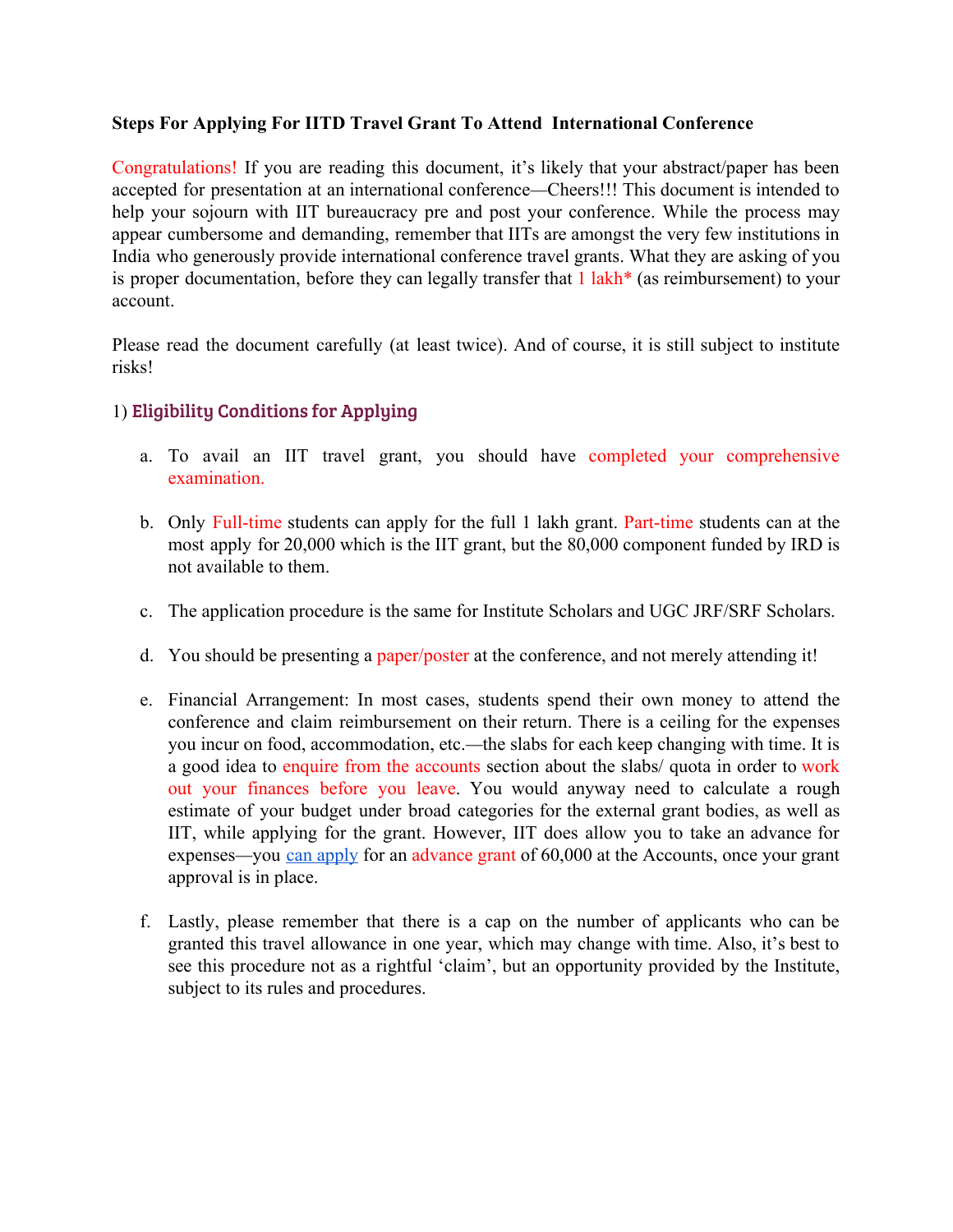# 2) Application Process

## Documents Required

- a. Three main forms duly filled for:
	- i. Ex-India leave
	- ii. Sanction of 80,000.
	- iii. Sanction of 20,000.
- b. Acceptance email and/or invitation letter from conference organisers
- c. A cover letter to the DRC Chair asking for leave to attend the conference, countersigned by your supervisor. Specify dates clearly—conference dates and overall travel dates, including the dates you plan for touristing purposes.
- d. While this may sound bizarre, you would need to furnish 2 rejection letters from other travel grant funding agencies to apply for an IIT grant! The *idea [behind](http://ird.iitd.ac.in/content/research-scholar-travel-award) this* is that IIT will only fund those who are unable to secure funding from other agencies. So, ensure that you initiate these applications to other agencies simultaneously, while applying for the IIT funding. Where should you apply? Details can be found in the next section. (These rejections may not be required at the beginning when you apply, but keep them carefully for the reimbursement process later).
- e. You also need an Air India Fare Estimate to show how much the flight would cost you approximately.
- f. In case you plan to take a flight other than Air India, you need to fill out another form—The Air India Exemption form.

## Procedure

- a. All three forms need to be filled, countersigned by your supervisor and attached along with the conference invitation and cover letter . Submit this application in the HSS Department Office for the DRC's consideration. [Please keep copies of ALL documents you submit at each step of your application.]
- b. The DRC Chair / HOD signs the forms next, after your application is considered and accepted in the DRC meeting.
- c. The DRC's acceptance is noted in the DRC Minutes. You need to collect a copy of the these minutes from the HSS office, and attach it to your now duly signed set of forms. Actually this process is done by the Office itself. But you will need to keep tabs on its getting done.
- d. This set is then sent to the PG section for further signatures and the Dean's consideration.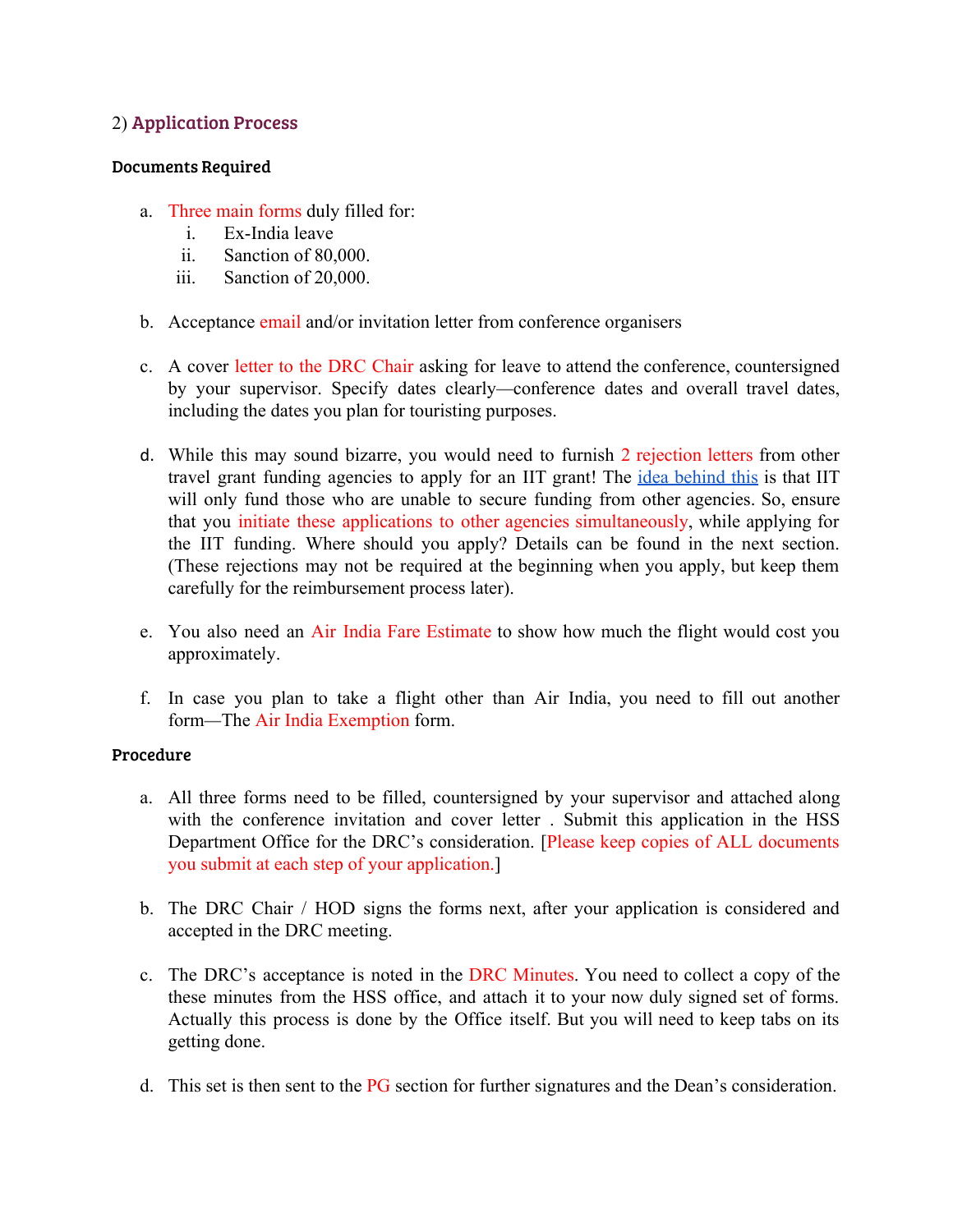- e. Do make a note of the serial number that the HSS Office assigns to your set of papers (also keep another photocopy of the set), when it forwards your papers to PG. This way you can track their movement across desks and offices, if required.
- f. If all goes well, you will soon receive two notifications from PG section. The first will be a document approving your Ex-India leave, and the second will be a travel grant approval (80k+20k) letter.
- g. Once the approvals are in, you are ready to
	- i. apply for the Visa
	- ii. block or book your Air Tickets
	- iii. buy Foreign Exchange

## Caveats/Extra Information

- a. Forms for leaves, grants and permissions can be procured from the PG section.
- b. *Why Ex-India form?* You will be availing duty leave approved by the institute. The general rule is that annually you can avail maximum 30 days of Ex-India leave. Stay beyond a month needs special permission through Dean, PG. Once dates are approved through PG notification, it is difficult to make changes. You will also be required to show this leave approval document at your Visa interview, so the dates need to be precise.
- c. *What is the usual timeframe to be expected for the completion of the procedure?* You can expect anything between 15 days and  $1\frac{1}{2}$  months! So please note that these papers should be filed well in advance, to leave you with sufficient time in hand for Visa formalities. One, so that you can book your tickets in time after you receive the Ex-India leave notification and initiate Visa processing. And second, because the DRC meets only once a month, and you need its approval to process Ex-India leave and grant applications. Initiate all 3 applications simultaneously, though generally till Ex-India leave notification arrives, grants will not be processed.
- d. *What if you have only a few days in hand to proceed?* In such urgent cases, it is possible to talk to and try to convince the DRC chair. All three forms have to be signed by the DRC chair. DRC chair can put a remark along with his/her signature, mentioning that the upcoming DRC meeting will positively consider your Ex-India leave application. This remark will allow you to negotiate and process your application at PG section without DRC MoM. Please remember though, it is still mandatory that you formally request DRC to consider your leave application and then procure the relevant MoM. Nonetheless, PG section can still withhold your 80k and 20k application till Ex-India leave is notified. So if all goes well, your approvals may come in a matter of 10-15 days.
- e. *Where do I get Air India fare estimate?* Both, 80k and 20k applications, ask you for fare estimate for air travel by Air India. One way is to get this estimate from the Air India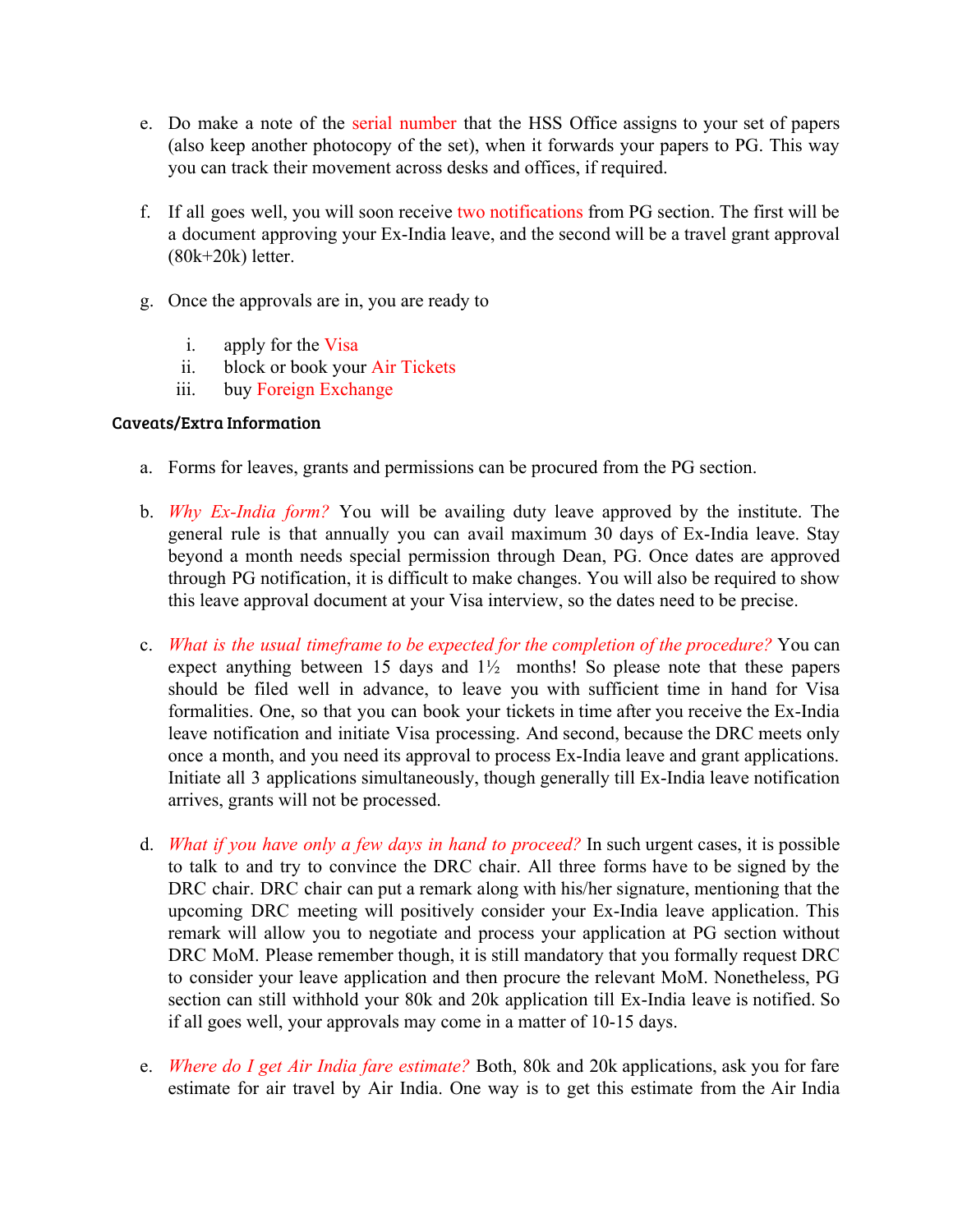Office itself, which is located next to the Jor Bagh metro station. They charge a fee of about 250-300 Rs. for issuing this (keep the receipt for this too, you can get it reimbursed). Often this estimate will be less than what you actually pay by the time you book the ticket—if you choose Air India—but that is okay. Another way is to approach Ashok Tours and Travels (ATT) office at IITD (this is a Govt. of India PSU). They will generate and email you the fare estimate for travel by Air India free of cost. The ATT office is behind the IITD reception room located next to the Seminar Hall on the ground floor of the Main Building. You can print this fare estimate from ATT and attach it with your grant applications.

f. *Can I split this grant to attend multiple conferences?* In a financial year, 250 applicants are granted international travel grant on a first-come-first-served basis (as per present rules). It is worth mentioning here that the applicant cannot apply for 80k or 20k for utilizing these funds at separate times. So, this is a one-time grant offered during the 5 years of your studentship at IITD. Whether you claim and utilise it for expenses of 1 rupee or 1 lakh—you can only utilise it only once. Of course, one is also eligible for applying for a sum total of 20k in each year, for attending national conferences—this can be split multiple times.

# 3) Alternative Funding (And Rejection!) Sources

Yes, IIT grant application rules require the formality that you receive rejection letters from at least 2 other places that provide Financial Assistance, such as [ICSSR](http://icssr.org/ic_part_int_semi.htm), [ICPR,](http://www.icpr.in/travel-grant-form.pdf) [DST,](http://serb.gov.in/its.php) [CSIR](http://csirhrdg.res.in/tg_form.htm), [ICHR,](http://ichr.ac.in/research_funding_rules_chap5.html) [INSA](http://www.cics.tn.nic.in/), [DBT,](http://dbtctep.gov.in/index.php?option=proposal_instructions&proposal_type=50&instruction=1) [UGC](http://www.eschemesugc.gov.in/download/Travel_Grant.pdf), [TATA](http://www.tatatrusts.org/article/inside/education-grants) Trust, [ICMR](http://www.icmr.nic.in/Forms/travel_non_icmr.htm), [IBRO](http://ibro.info/professional-development/funding-programmes/travel-grants/) etc. Follow the hyperlinks to explore eligibility conditions for application. Please note that if any of these agencies agree to fully or partially fund your conference expenses, you are not eligible to apply for the IIT grant. So, in effect, you can't club an external agency grant with IIT grant e.g. ICSSR gives you airfare grant, then you can't claim IIT grant for other expenses like registration fee or accommodation, etc.

Applications for these funding agencies must ideally be sent off at least 3 months in advance of the date of your conference (since these bodies meet very few times in the year, even though you may not hear from them even after three months!). Each of these agencies have their own procedures and forms with required attachments and signatures (some specific ones from HOD, Deans, Registrar, etc.). Unless there is an online portal to submit travel grant application, the best way is to personally submit the applications at their respective offices and retain a 'received' copy of the same, or send your application via India Speed Post, and retain its receipt. In case, you do not hear back from any of these funding agencies, you can use these receipts as proof of your application (and rejection).

You could also choose to sincerely try to obtain the funding provided by these agencies, and reserve your IIT funding for a later conference. In that case, apply more formally, with a fully prepared paper, to make a strong application. Preferably, go in person and submit your applications, and get a copy of the application duly stamped/signed by the receiving authority.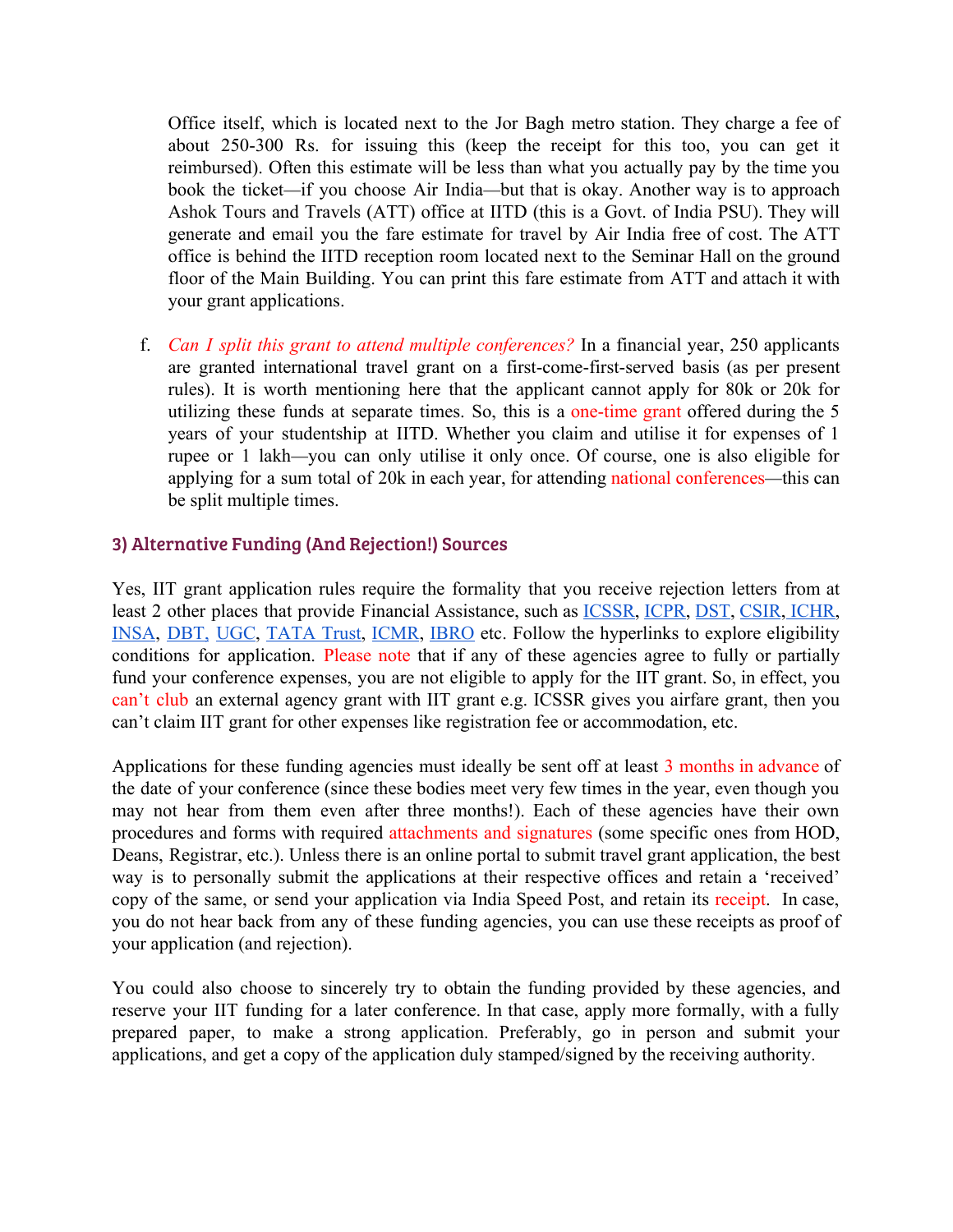## 4) Air Tickets: Things to Know Before Booking

- a. *What is the best stage to book Air Tickets?* This is a bit tricky. Ideally, you would book tickets after approvals from IIT as well as getting your Visa. Yet, this may leave you very little time, and in the meanwhile the flight may get booked out. And the ticket prices will shoot up, and you will end up spending most of your 1 lakh quota on the ticket itself. So, begin the application processes in time so that you can book the ticket at a reasonable price. You could choose to opt for a flight [itinerary,](https://visareservation.com/) instead of booking your seat. Or you could book a refundable ticket, if that is possible.
- b. *Can I book my tickets online?* IITD official rules mandate that you will only be reimbursed your travel fare if you book your Air India ticket through Air India office counters, Air India online website, or Ashoka Tours and Travel at IITD. Third party websites like Makemytrip are a big NO! You could also book your ticket through the [IRCTC Flight](https://www.air.irctc.co.in/) website.
- c. *Can I take my flight from a city other than Delhi?* No!
- d. Make sure you collect payment receipts for tickets booked at Air India office or ATT. You will have to submit this receipt at the time of reimbursement. In case you booked your tickets online through Air India or IRCTC website, preferably make payment through your own internet banking account. This will allow you to produce the printout of your bank statement for reimbursement purpose. Using credit or debit cards to pay is also fine (your own or borrowed from family/friend), provided you are able to submit credit card statement at the time of reimbursement.
- e. Air India Exemption
	- i. *Can I travel by airlines other than Air India?* Technically, no. The only way you can justify non Air India travel is by showing proof that Air India fare is too costly for the destination you wish to travel, compared to other private carriers. The cost difference has to be minimum of 5000.
	- ii. *How to procure the Air India exemption:* A special form (available at PG section) seeking permission for 'Non Air India travel', is processed at IITD Director's office. The cost difference proof can be obtained by requesting ATT to provide a fare estimate for Air India and Non Air India flights (for the same date and destination). Alternatively, you can generate this estimate through the IRCTC website, and take a printout. It takes 8-10 days to receive the requisite permission. Use tracking number, if you have less time, to liaison with the Director's secretary. However, if you discover at the actual time of booking that despite receiving exemption, the Air India flight is cheaper in the end, you can safely book an Air India flight. Again to reiterate, non Air India flight tickets should only be booked through ATT office at IITD or IRCTC website, or else you lose your claim to reimbursement.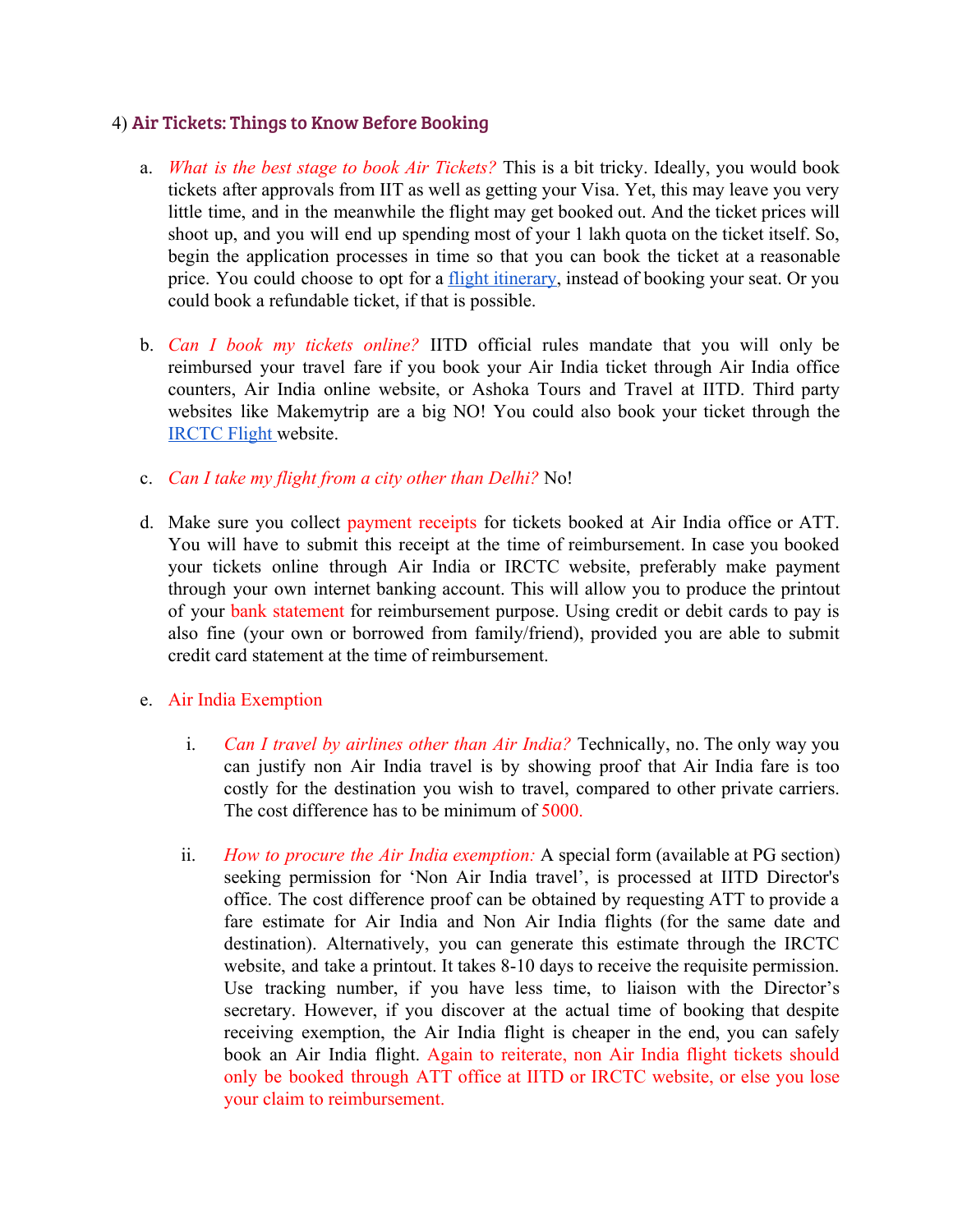# 5) Travelling

## Travel Insurance

It is highly recommended that you purchase a basic Travel Insurance Plan to cover untoward expenses on your trip. You can buy one such basic inexpensive plan, covering the period of your travel and stay. Private Agencies such as Bajaj Allianz, HDFC, ICICI Lombard, Reliance, etc. provide these packages and they can be bought online easily, once Visa is processed. IIT reimburses this purchase of Insurance.

## Records/Documents/Tickets you need to retain/maintain

- a. Please preserve all your original flight boarding passes and travel and food bills. You will have to submit these to the Account section for reimbursement claim.
- b. Keep bills and receipts for all expenses and payments, physical and electronic. For instance, download the online receipts of Visa payment, Conference Registration, Forex Purchase, etc. Keep taxi bills, restaurant bills and bills for all other such expenses. You will also need to show bank statements/Forex card records for online/card payments.
- c. Also, collect or arrange to receive proof of Paper Presentation at the Conference. This is essential for claiming expenses later.

## About Forex

- a. If possible, use a Forex card for transactions like paying registration fees, booking accommodation etc, to save on costly bank charges. Alternatively, debit or credit cards too are accepted internationally, though bank charges vary.
- b. Forex rates vary from bank to bank. The usual route is to obtain the required amount from the SBI branch on campus (they might not have the required currency though, so don't leave this to the last minute). Another efficient way is to buy it from online Forex websites that have tie-ups with dependable banks, and usually offer lower rates. Also, it is advisable to not carry all currency in cash, but opt for a mix of cash and electronic money on Forex card. Enquire from the bank/ site about charges on cash withdrawal abroad, and procedure for topping up the card while travelling.

## 6) Reimbursement Process

a. IIT rules require you to apply for reimbursement within 15 days after return from the conference. The main form for this process is the [Travel Allowance Form \(TA Form\).](https://internal.iitd.ernet.in/sites/default/files/forms/TAbill.pdf)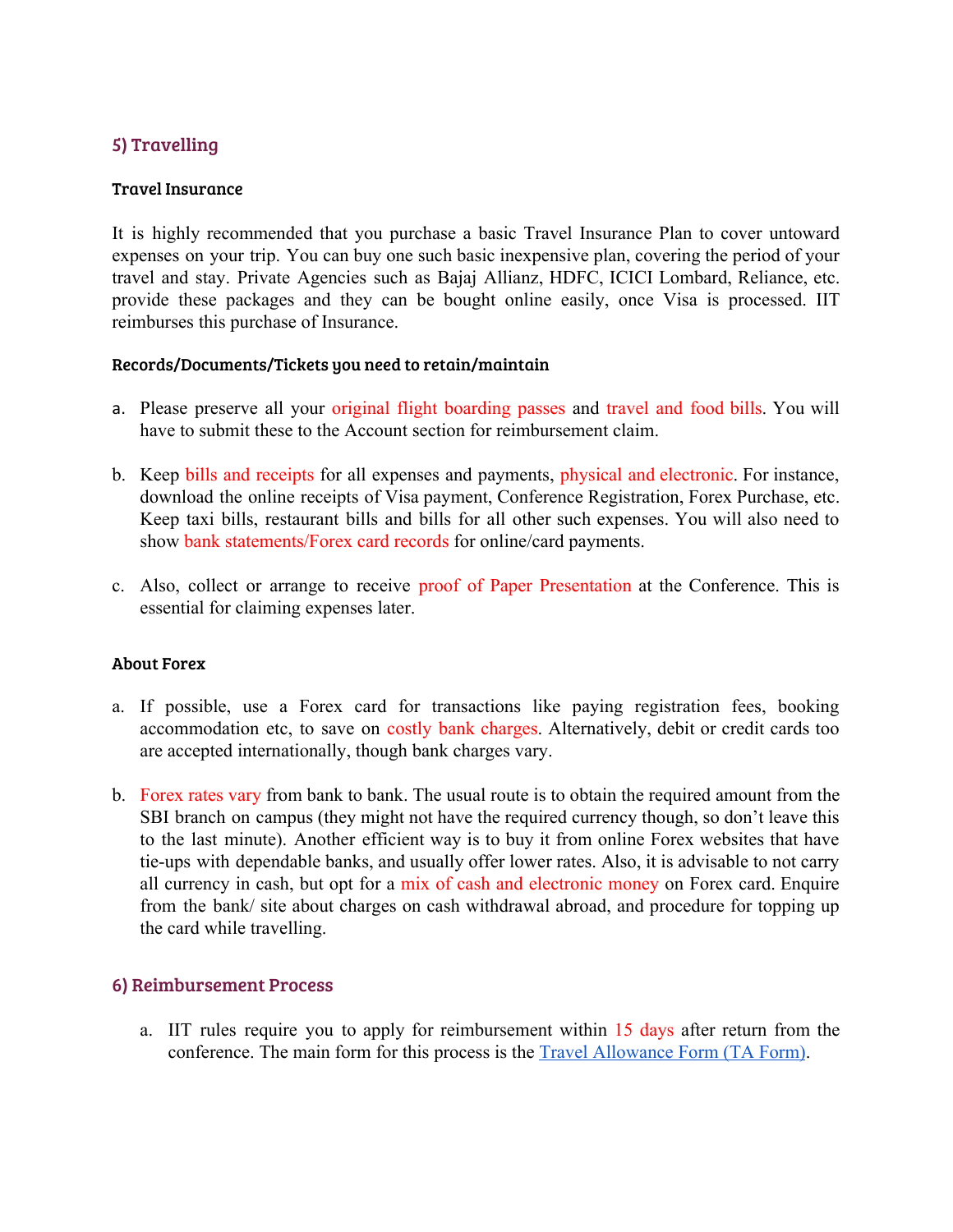- b. All enclosures and bills have to be properly assembled, category-wise (food/stay/travel), pasted on A4 sheets and the sheets to be self attested by the student. It is advisable to use a seperate A4 sheet, tabulating all the enclosures/attachments with page numbers, for easy navigation of the Accounts personnel. Attachments should include:
	- i. Conference Participation Certificate
	- ii. Ex-India leave and 80k & 20k grant approval notification
	- iii. Rejection letters from the two other sources/Speed Post receipts in case you have failed to receive a response from them
	- iv. Both your original boarding passes for onward and return (and connecting) flights
	- v. Original/Printed receipts and bills for registration fees, visa fees, flight tickets, travel insurance, accommodation, food, local travel, etc.
	- vi. Forex bill, along with SBI exchange rate chart for the date of purchase. This can be obtained from the SBI branch on campus after return from travel, even if you have not bought Forex from SBI. Or you can print out the relevant foreign currency exchange rate from the [RBI website.](https://www.rbi.org.in/scripts/referenceratearchive.aspx)
	- vii. For any card or online transactions, furnish printed copies of your bank/card statements that show payments made electronically, along with the online receipts. Highlight the relevant transaction.
- c. Make sure you furnish bills that apply only to your conference dates, plus perhaps a day on either end, at the city of your conference/landing. If any additional personal leave has been taken exceeding conference dates, even if they have official sanction, no bills of those dates or venues will be considered (except the return travel).
- d. Again, positively take photocopies as record and backup, for every form, bill and attachment, before you submit these to the PG or Accounts sections.
- e. In the TA bill Form, some expenses would be mentioned directly in INR and those made in other currencies need to be mentioned in that currency and then converted to INR and written alongside, along with the exchange rate.
- f. Once fully prepared, the form is signed by you, your supervisor, and countersigned by the HoD. HSS office duly sends it to accounts section with a tracking number (yes, note this down to track your form's progress). As soon as it reaches the Accounts, check with the relevant Accounts person and sit down with him to check that he is satisfied with all the attachments and proofs. You would not want your form to get stuck because of some minor point overlooked on your part, or some new rule that you are unaware of. Delays